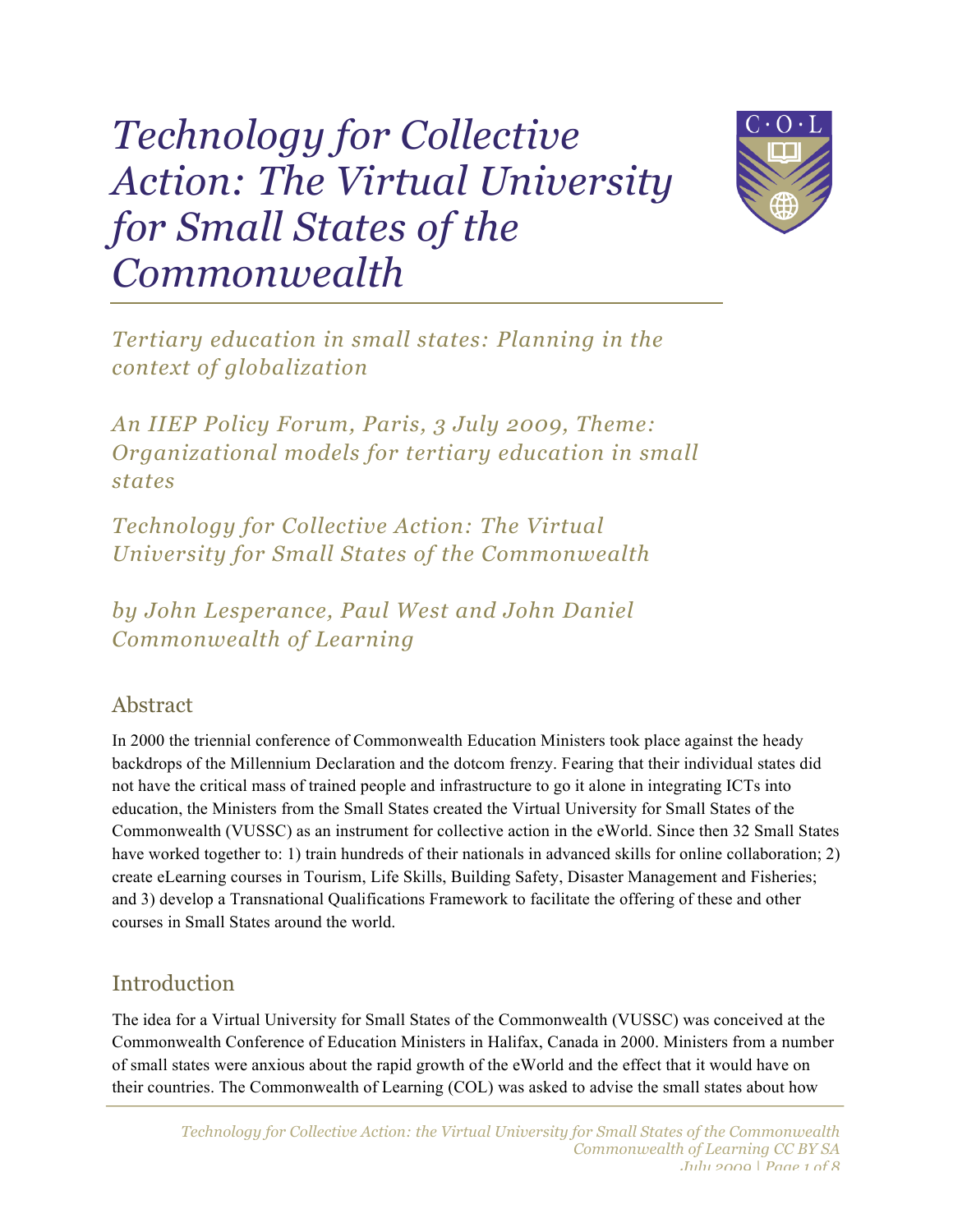they could take advantage of online technologies to develop their education systems. A small working group of Ministers met in Seychelles in 2003 to finalise the recommendations, which were approved by the Education Ministers at their next meeting later that year.

The VUSSC is designed to address some of the unique challenges facing the small states. Access to educational materials is a significant obstacle in these countries. Defined more by their small populations and relative isolation rather than their geographic size, small states often have limited natural resources and small populations without the range of skills needed for the global market. Small landlocked states face challenges in transporting goods; whereas island states confront the high cost of sea and air links. Small states are usually more vulnerable to natural calamities and are less able to recover from them quickly than countries with more extensive human and financial resources.

In this context, participating countries can benefit substantially from learning programmes designed by small states and for small states. The technological advances of recent years enable small states to connect, to collaborate and to participate in the revolution of the eWorld. Therefore the VUSSC is not a new tertiary institution but rather a consortium of Ministries of Education and institutions enabled by Information and Communications Technology (ICT) applications, working together to plan programmes, develop the required content and ensure delivery of these programmes and support services to learners.

While the small states differ considerably in population, culture and geography, they face many similar challenges. The VUSSC has created cross-border linkages that enable them to assist one another in informal ways. "Brain-drain" is often cited as a special challenge for small states. The development of the VUSSC has shown that for these countries brain drain involves not only the loss of skilled people, but also ensuring that their citizens' qualifications are recognised when they work in other countries. Similarly, when residents present foreign qualifications for local recognition they put an extra burden on ministry systems that are already under multiple pressures in these small jurisdictions. It quickly became clear that developing a Transnational Qualifications Framework would add great value to the VUSSC initiative.

## The Evolving Nature of VUSSC

By 2004, when COL began working intensively with the small states to implement the plan for the VUSSC, the context for its creation had changed in many respects since the original idea was hatched in 2000.

The atmosphere of urgency generated by the dotcom frenzy of 2000 had proved to be ephemeral. We often overestimate the short-term impact of new developments whilst underestimating their long-term consequences. By 2004 it was clear that online learning was not going to render all previous educational methods obsolete. But although some of the early applications of eLearning had been disappointing, it was also clear that it had great potential and was beginning to seep gradually into all forms and levels of education.

The plan approved by the Conference of Commonwealth Education Ministers in 2003 implied the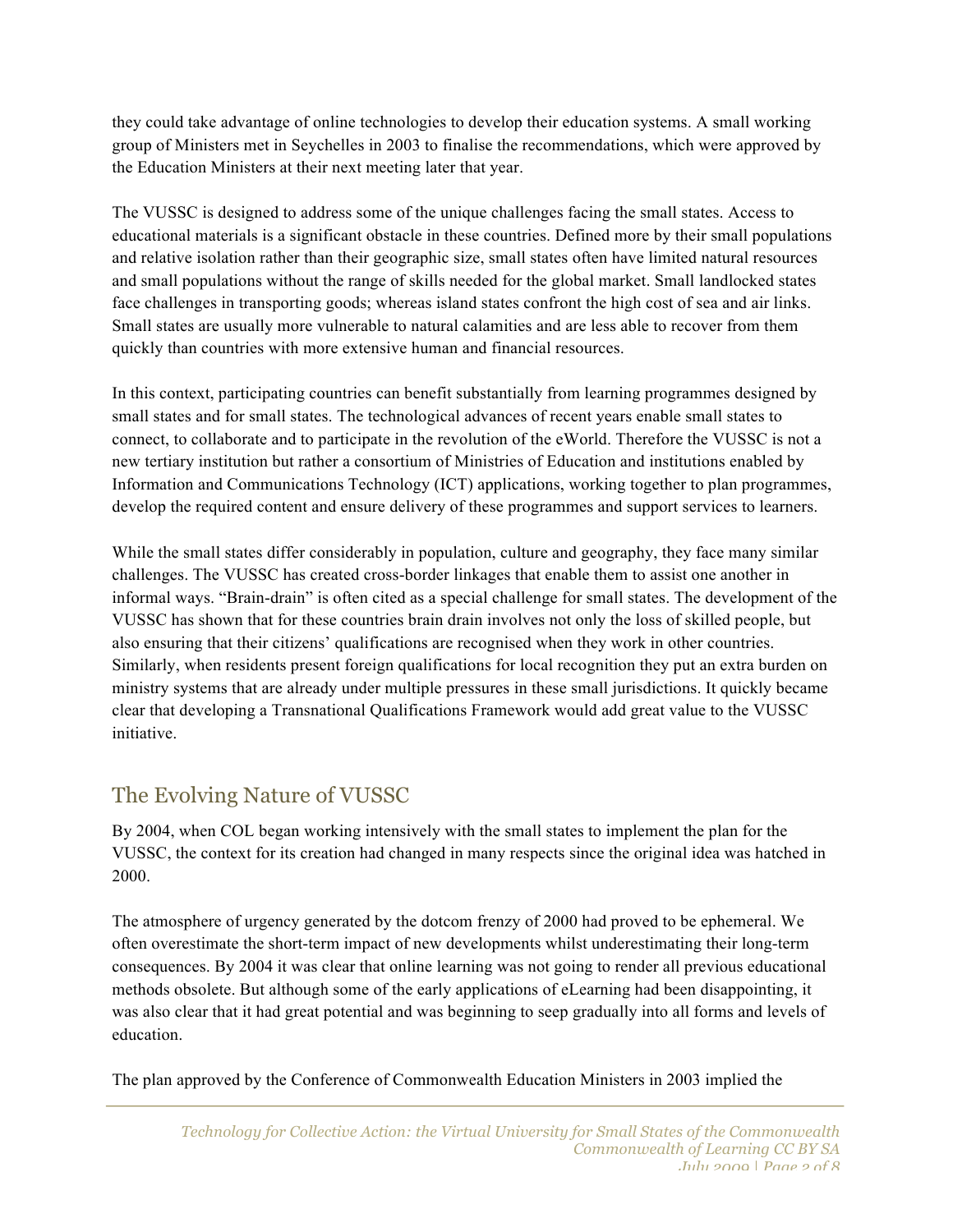establishment and funding of a new Commonwealth body with its own organisational structure and headquarters. However, COL's enquiries quickly revealed that donors were not interested in funding a new intergovernmental agency or a central office for a university consortium, although they did express interest in the education and training outcomes that the VUSSC might yield, especially if they were linked to agreed development objectives.

COL decided, therefore, to build the VUSSC using a bottom-up rather than a top-down approach by starting with capacity building rather than establishing a head office for the consortium. It quickly became clear that participating countries did not want a new institution that would compete with their existing tertiary providers. They expected the new organisation to build capacity in the existing institutions, to support the creation of accreditation mechanisms and to facilitate the offering of educational programmes by small states for themselves and others. This was a novel task. Although there were various examples of consortiums and collaborative arrangements, there was no precedent for a capacity-building network of 30+ countries that wanted to operate collaboratively.

In late 2004 COL canvassed the Ministers of Education of all the small states to find out whether they still wanted to participate in the VUSSC and, if so, what educational and training objectives they hoped to achieve through it. Two-thirds of the Commonwealth's 32 small states replied affirmatively and proposed topics for the VUSSC to develop, most of which were not degree programmes but shorter, skills-related postsecondary courses in areas like tourism and hospitality management, small business development and entrepreneurship, professional development for the education and health sectors, life skills, construction, fisheries, and disaster management.

Knowing that the IT infrastructure was underdeveloped in many of the small states, especially outside the principal towns, COL suggested to Ministers that despite the use of the term 'virtual' in the VUSSC title, it might be appropriate to develop courses in multi-media or flexible formats, rather than as pure eLearning material. Ministers replied that although they understood the concern, they considered it a priority for the VUSSC to create capacity and capability for eLearning and the use of information and communication technologies (ICTs) in education, in addition to increasing the range of educational offerings in their countries.

The world of ICT had changed considerably since 2000. With the launch of MIT's OpenCourseWare project and the UK Open University's OpenLearn website, the concept of Open Educational Resources (OERs) had received a major boost. In 2006 COL had created WikiEducator as a space for online collaboration. More generally, the coming together of multi-media and ICTs into a rich and seamless environment was continuing apace, aided by constantly improving bandwidth.

# Using ICT to Create OERs

Against this background the representatives of the small states asked COL to facilitate the joint development of eLearning materials in the form of OERs as the first VUSSC activity. COL decided for several reasons that the creation of course materials in each topic area should begin with a three-week face-to-face workshop. First, it was necessary to extend the sense of ownership of the VUSSC from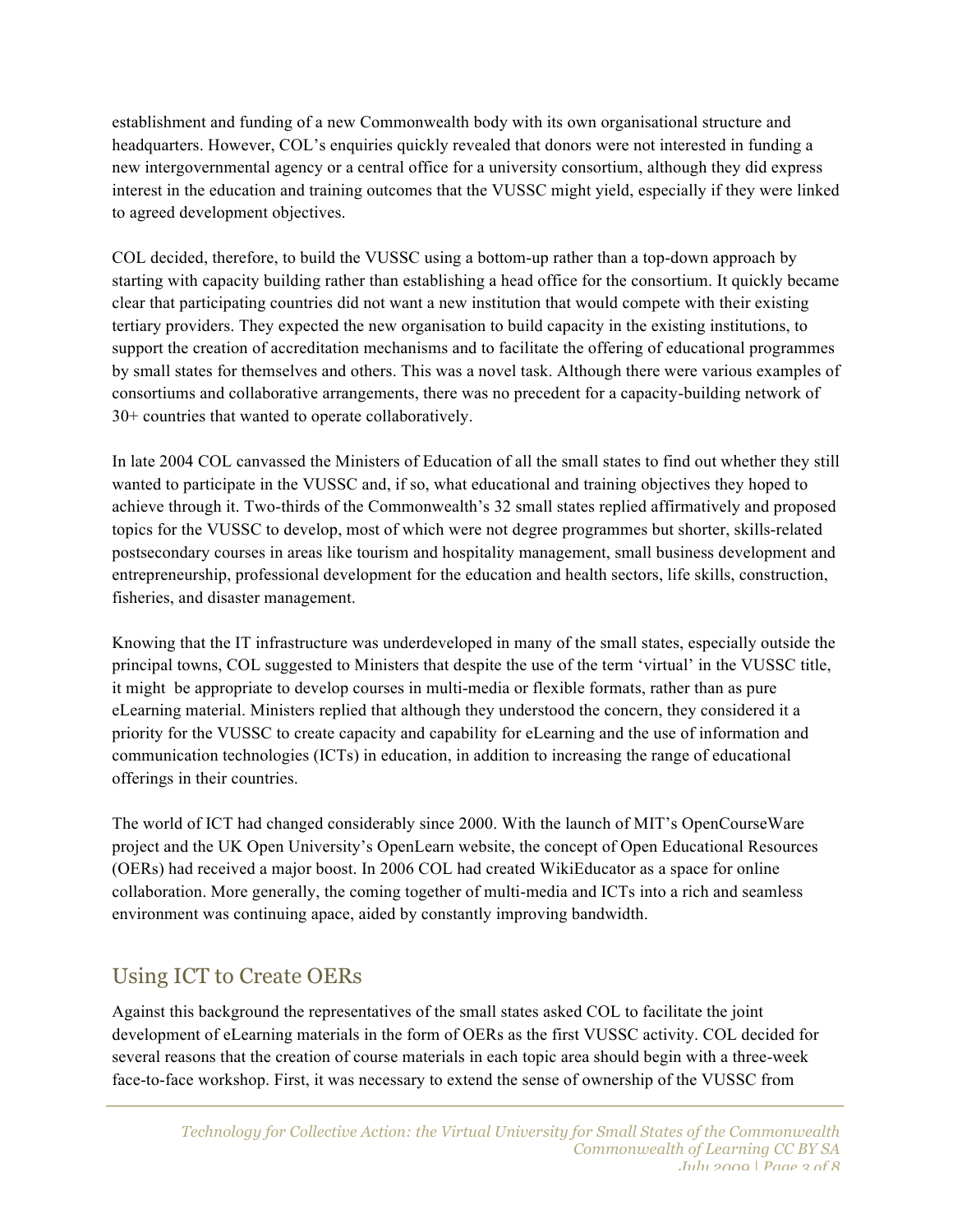Ministries of Education out to the tertiary institutions and make this virtual initiative seem real to them. Second, many of the subject experts charged with creating open and distance learning materials had little experience of eLearning and online collaboration, skills that could most readily be acquired in a workshop setting. Third, an important objective was to create an academic community across the small states for each subject area that would remain active after the workshop participants returned home and continued their collaborative work on course development.

In the VUSSC's early activities COL provided support to those people who needed general ICT skills in education as a first step in bridging the digital divide. Once educators have the necessary skills to work online it becomes possible for them to learn how to offer online courses as well. Training was provided to more than 130 professionals in ICT skills for educators and these participants have created course materials which are being posted on COL's website. The participants were asked to share their training with colleagues back in their home countries, with the result that an estimated 500 or more educators who now have significantly improved ICT skills.

Educators had the opportunity to increase their skills in eLearning - both for the creation of online courses and the tutoring of online learners through courses that were offered by the University of the West Indies in collaboration with COL. In addition to providing ICT skills for educators, IT managers received training in the management of IT infrastructure and learning management system thus providing an avenue for IT managers to increase their knowledge and skills in using alternative systems for the offering of eLearning content.

Another preoccupation for COL was expansion and multiplication of eLearning materials that the VUSSC can make available to countries and institutions. The model that is being used is the three-week face-toface course development workshop, which has served the VUSSC well and has already narrowed the digital divide between participating countries.

# Materials and Capacity Development Workshops

To form a network through which small states could all contribute to the development of course materials, participants needed to form relationships with peers in other countries - often on the other side of the world. Furthermore they needed to learn to collaborate online, across national, cultural and sometimes language barriers.

In August 2006 COL hosted its first training and materials development workshop (also known as a "boot camp") in Mauritius for educators from 14 Commonwealth small states. Over a three-week period participants developed online skills to enable them collaboratively to develop learning content for courses in Tour Guiding and Starting Your Own Business. The participants undertook to train colleagues in the skills they had learning after returning home and to continue to contribute to content development.

The success of the VUSSC workshop in Mauritius led to subsequent workshops in Singapore, Trinidad  $\&$ Tobago, Samoa, Seychelles, and the Bahamas. Each workshop had a focus on content development including capacity development. The aim was to provide learners with a wide variety of educational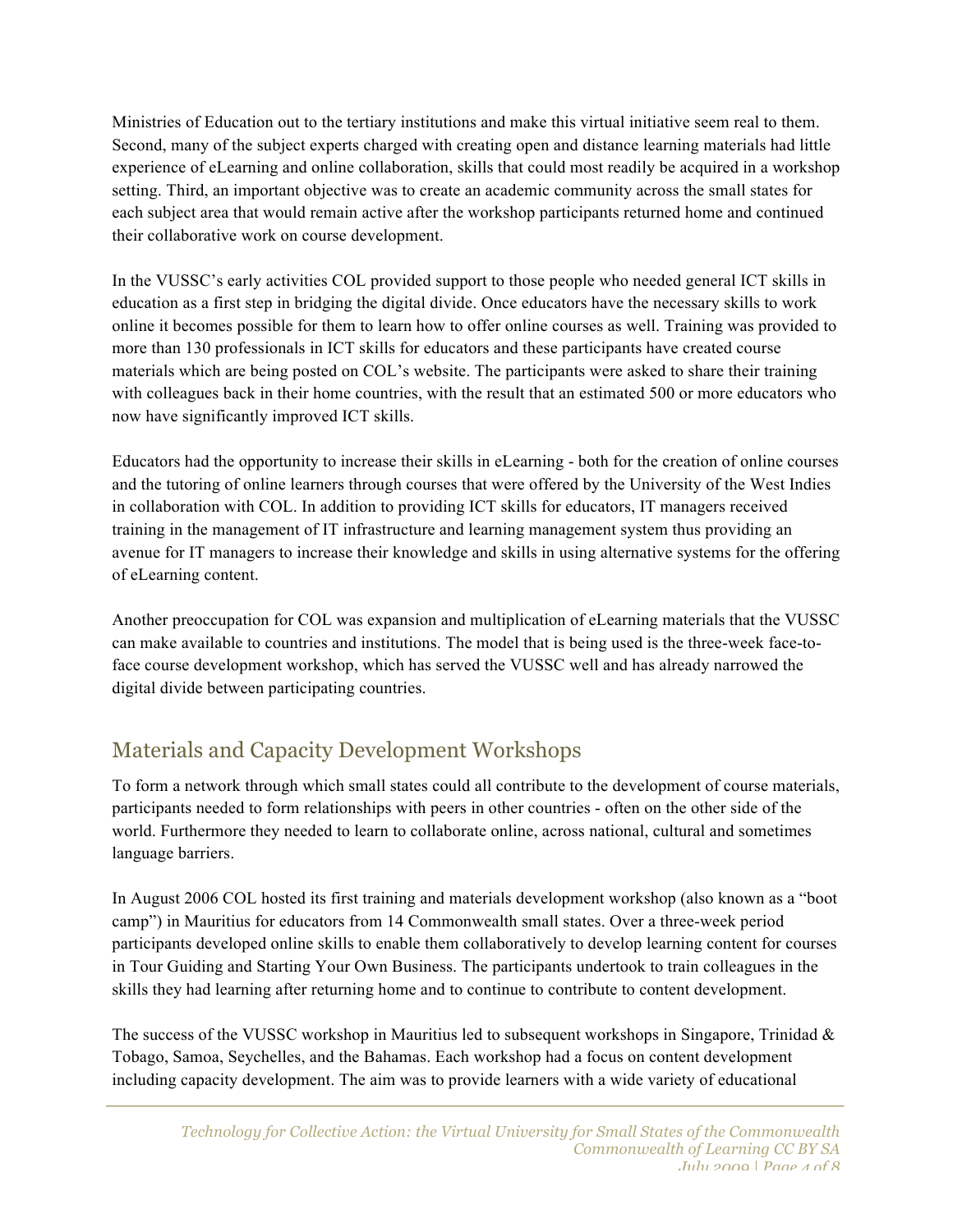opportunities and the flexibility to choose when, where and how they should learn. This takes advantage of one of the greatest strengths of open and distance learning.

Before each workshop is held, four team leaders and a coordinator (who is also a team leader, but from the host country) are brought to Vancouver to undergo four days of orientation on the task of facilitating the workshop. During this time they gain an understanding of the VUSSC concept, as well as the relevance to the VUSSC of the topic area in which they are experts, and they plan a learning module to be created during the workshop. There is some e-mail interaction with all the participants before the workshop (after the team leader orientation), but experience showed that the real interaction starts after people have met face-to-face and spent time getting to know each other. One challenge is that even after spending time together in the workshops, it can be very challenging for busy people to remain actively involved in online communities of practice. People in small developing countries are usually engaged in many simultaneous activities as they battle against significant odds such as limited bandwidth, large class loads and limited teaching resources.

Workshop participants learn in very practical ways. Workshops take place in a computer laboratory and buddy-teaching is the most common manner of learning. Lectures and presentations are kept to a minimum in order to maximise practical, hands-on experience. The practical methodology that has emerged involves searching for available Open Educational Resources on the Internet, copying, pasting and editing the materials into the COL Instructional Design Template, sharing the drafts with other teams (there are usually five teams), re-editing the content and then restarting the cycle. Each small unit is completed, shared and stored until the end of the workshop when they are all merged into one learning module. The module is edited by an external course developer who consults with the group online to finalise the material for posting on COL's website.

Internet-based technologies are used in the workshop so that participants receive ample practice. This enables them to maintain contact long afterwards, still using the IT infrastructure provided by COL. The Instructional Design Template is currently available in multiple formats for ease of use in content creation. The online collaborating platform or workshop space is currently a service called "BaseCamp". These two technologies have shown themselves to be most suitable: all participants use MS Word in their daily work, and the closed, or private online platform gives them the freedom to communicate with each other in a group away from the public gaze. All materials to date have been developed in the English language, following the fairly standard practice across Commonwealth countries.

The William and Flora Hewlett Foundation and the Commonwealth Fund for Technical Cooperation have provided funding for the workshops. This approach has been essential to create momentum for the VUSSC. However, holding course development workshops is expensive. As the eLearning community grows in each country it should be possible in a few years' time to begin collaborative course development in a new area without the necessity of holding a face-to-face workshop – or at least to organise such workshops regionally.

Each of the training workshops has brought together a range of educators from a particular topic area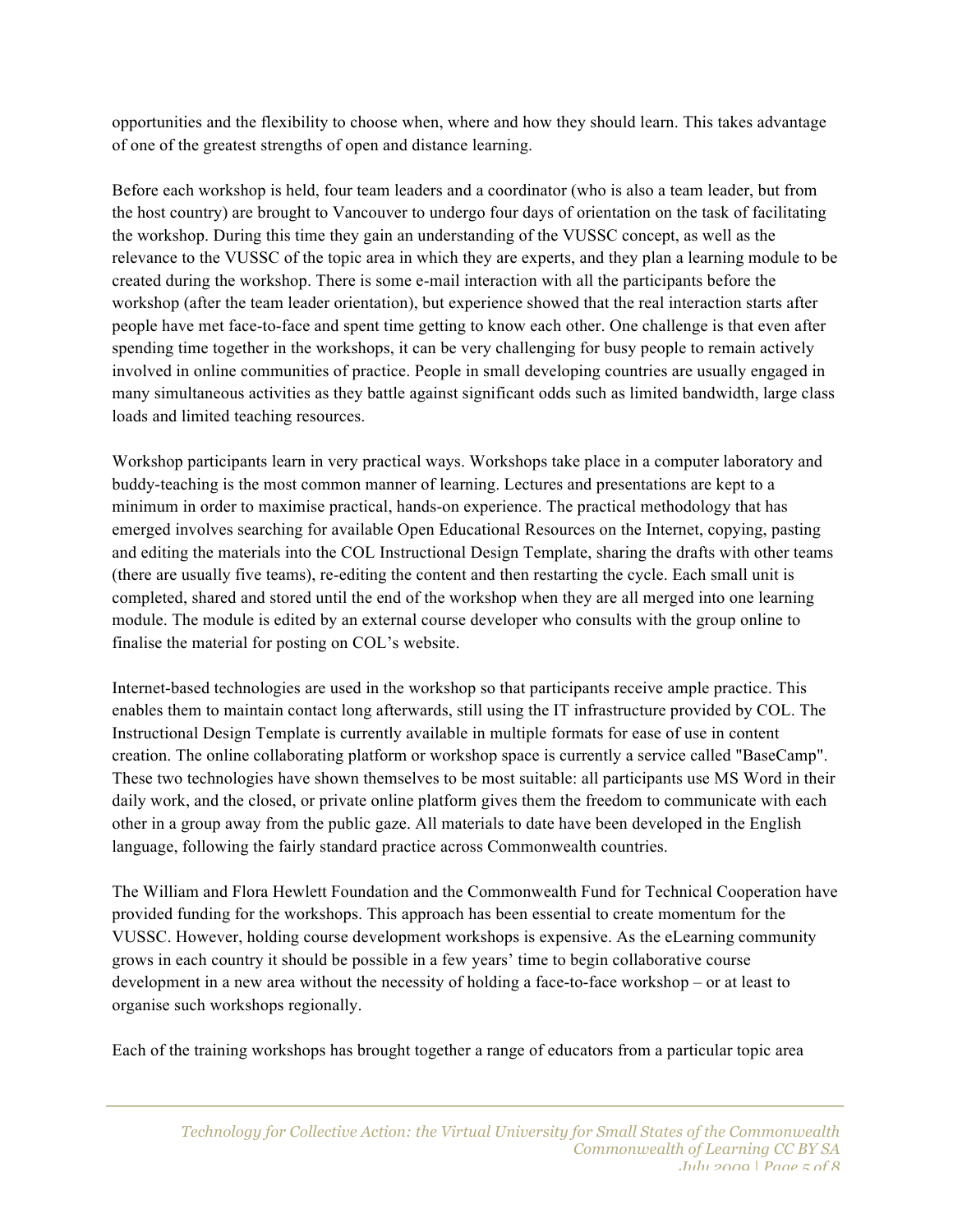selected from the list agreed by the policy-makers. Six of these workshops have been held to date, each hosted by one of the small states:

- 2006 Mauritius: Tour Guiding and Starting Your Own Business
- 2007 Singapore: Training Educators to Design and Develop ODL Materials
- 2007 Trinidad: Life Skills Development
- 2007 Samoa: Introduction to Disaster Management
- 2008 Seychelles: Introduction to Developing and Managing Small-Scale Fisheries
- 2008 Bahamas: Safety Practices in the Building Construction Industry

Creating course materials and distributing them might have been an easy way forward for the VUSSC. The development of materials could simply have been contracted out to authors and institutions, collected and distributed to the small states. This would however, have entirely missed the key objective of building the human capacity of national institutions in the small states. The training workshops were aimed at increasing the technical competence of educators so that they could return to their countries with skills they could apply to their institutions and educational sector. They also returned with some course materials they had worked on during the training.

Developing learning content has forced COL to investigate copyright licenses more deeply, especially in the case of Creative Commons licenses. Materials that have been developed carry open copyright licenses such as CC-BY, CC-BY-SA and CC-BY-NC and are available on COL's website.

By February 2009, all 32 small states had committed to participate in VUSSC and over 130 people had taken part in workshops facilitated by COL. It is estimated that well over 500 additional people have received training from workshop participants and the use of the learning materials continues to expand the benefits.

## The Transnational Qualifications Framework – a First of its Kind

In order to facilitate the certification of courses across the small states, the VUSSC worked with the South African Qualifications Authority to develop a concept paper for the establishment of a Transnational Qualifications Framework (TQF) with the purpose of aiding comparability between regions and help give credibility to courses offered by national institutions in small states.

The investigation leading up to the senior officials meeting on the TQF in 2008 showed that the unique characteristics of the VUSSC required the proposed TQF to be much more limited in scope than a national and/or regional qualifications authority. The TQF should:

• be non-regulatory;

• not replace sectoral, national or regional qualifications frameworks or authorities;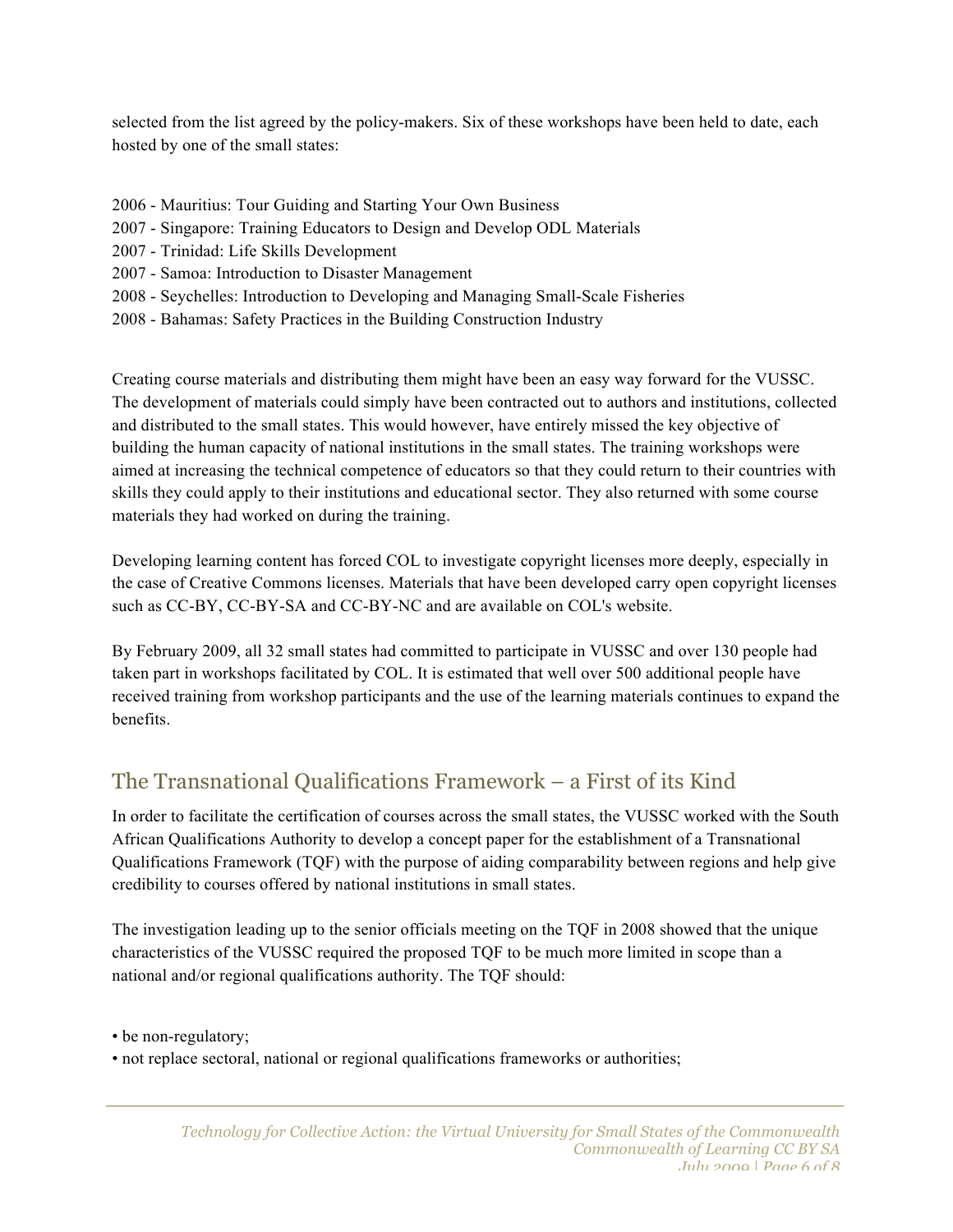- be based on the principles of simplicity, incrementalism and local involvement; and
- be aimed at supporting the transfer of credits achieved in different countries.

The TQF is defined as a translation instrument for the classification of qualifications between countries participating in the VUSSC, according to set criteria for specified levels of learning achieved, in order to improve credit transfer and promote common accreditation mechanisms between VUSSC member countries. The purpose of the TQF is to facilitate the development and effective delivery of relevant and quality-assured VUSSC qualifications.

The TQF is a unified qualifications framework that includes higher education qualifications and postsecondary technical and vocational qualifications offered through nationally approved institutions in participating VUSSC countries. Participating countries agreed that the TQF should not infringe in any way on national and regional developments, yet should still be able to provide mechanisms for coordination, credit transfer and common accreditation. In contrast to national qualifications frameworks that are often prescriptive and comprehensive, the TQF will not be able to demand alignment. It offers a means to compare different qualification systems in multiple countries without having to do this on a bilateral basis. It will also be able to provide a forum to encourage peer review where participating institutions and Ministries of Education find it necessary.

The TQF is run by a "virtual" TQF Management Committee, as a sub-committee of the VUSSC Interlocutors group who are responsible for the overall VUSSC initiative. The work of both is supported by an Education Specialist based in Vancouver.

### Conclusion

The VUSSC is working to strengthen tertiary level institutions in small states as a network of Ministries of Education. It focuses on the development of human resources, the creation and offering of new courses, and the establishment of a transnational accreditation mechanism. Participating countries, comprising land-locked, coastal and island states, all face issues of isolation and brain drain, and are susceptible to the various impacts of climate change.

Through the VUSSC COL has provided a new model of collaboration to governments. The model is based on action learning that enables the methodology to be changed as lessons are learned. The tangible benefits to the VUSSC member countries are: content in various areas that can be adapted and accessed locally; an expanded reservoir of local capability provided by ongoing training from workshop participants; local educators who have become more competent in the use of ICTs in education; students that are empowered through additional open and distance course offerings; and increased access to education through free content.

National institutions are now able to offer educational programmes that are co-branded with VUSSC provided they are approved by the National Qualifications Authority and where applicable, the Regional Qualification Authority.